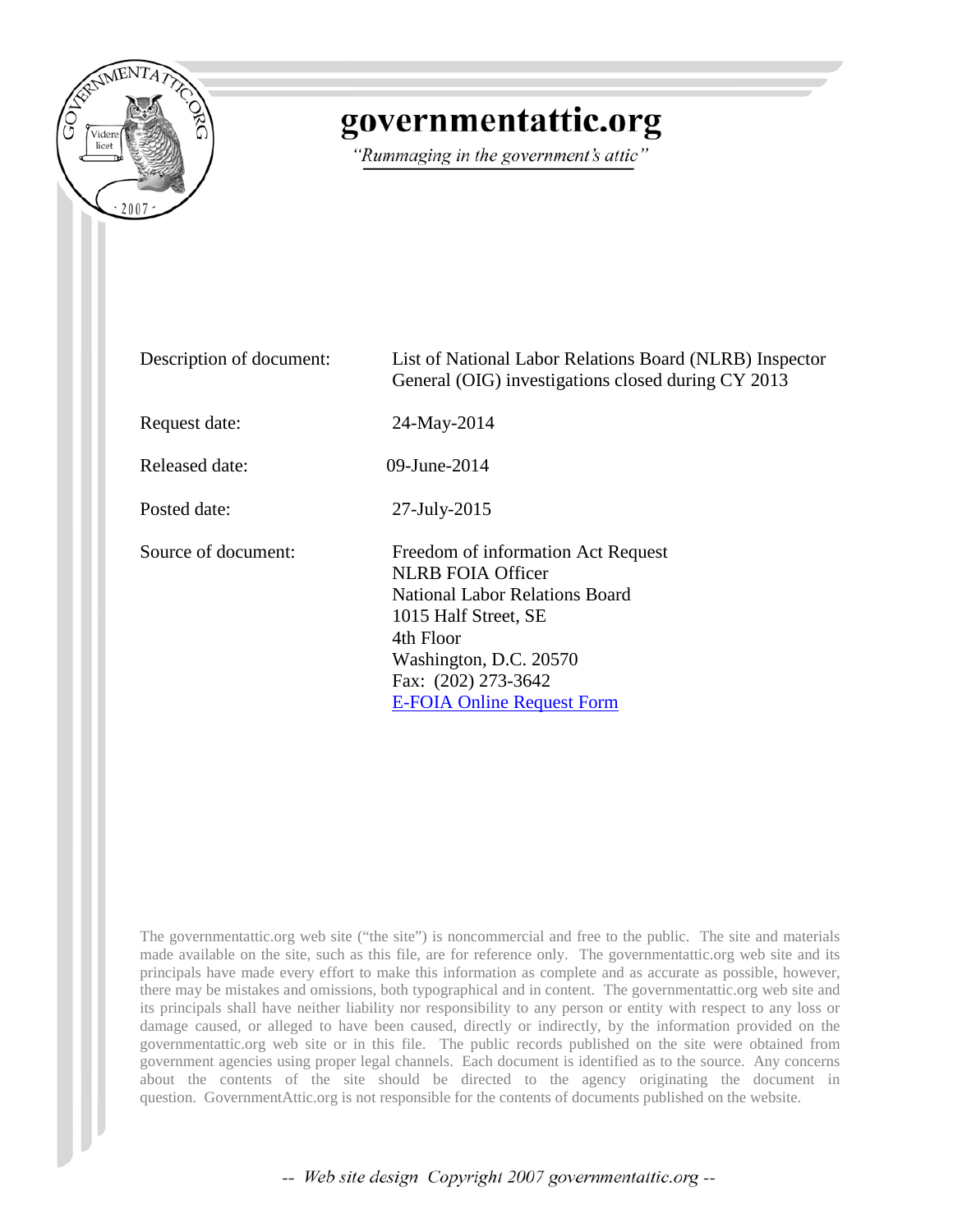## **United States Government**



## **NATIONAL LABOR RELATIONS BOARD**

**OFFICE OF INSPECTOR GENERAL** 

Washington, DC 20570-0001

June 9, 2014

This letter is in response to your Freedom of Information Act (FOIA), dated May 24, 2014, requesting "the list of investigations closed during calendar year 2013." The request further states to "please be sure to include for each closed investigation the case number, the case title or subject and/or description, the closing date and opening date, and any other releasable fields." You also requested to receive a response in an electronic format and provided an e-mail address of mikerav@verizon.net. The request was assigned FOIA tracking number OIG-2014-006.

As you requested, I am providing a "list of investigations closed during calendar year 2013," as an enclosure to this correspondence. For each entry, the list provides the case number, allegation, type of violation, date opened and date closed. The records do not contain a "title" field. For the reason stated below, entries for the subject's name have been omitted from the response pursuant to the policies embodied in FOIA Exemptions 6 and 7(C).

Information about individuals referred to in the OIG's completed/closed investigations are exempt from disclosure pursuant to Exemptions 6 and 7(C). See 5 U.S.C. §§ 552(b)(6) and (7)(C). Release of information about individuals referred to in such documents would constitute a clearly unwarranted invasion of their personal privacy, and you have made no showing of public interest in the disclosure of such information that would outweigh those privacy interests. See, e.g., Department of Justice v. Reporters Committee, 489 U.S. 749 (1989); Department of the Air Force v. Rose, 425 U.S. 352 (1976).

Because of the limited amount of chargeable time that it took to respond to your request, the applicable fees are waived.

For your information, Congress excluded three discrete categories of law enforcement and national security records from the requirements of FOIA. See 5 U.S.C. § 552(C). This response is limited to those records that are subject to the requirements of FOIA. This is a standard notification that is given to all our requesters and should not be taken as an indication that excluded records do, or do not, exist.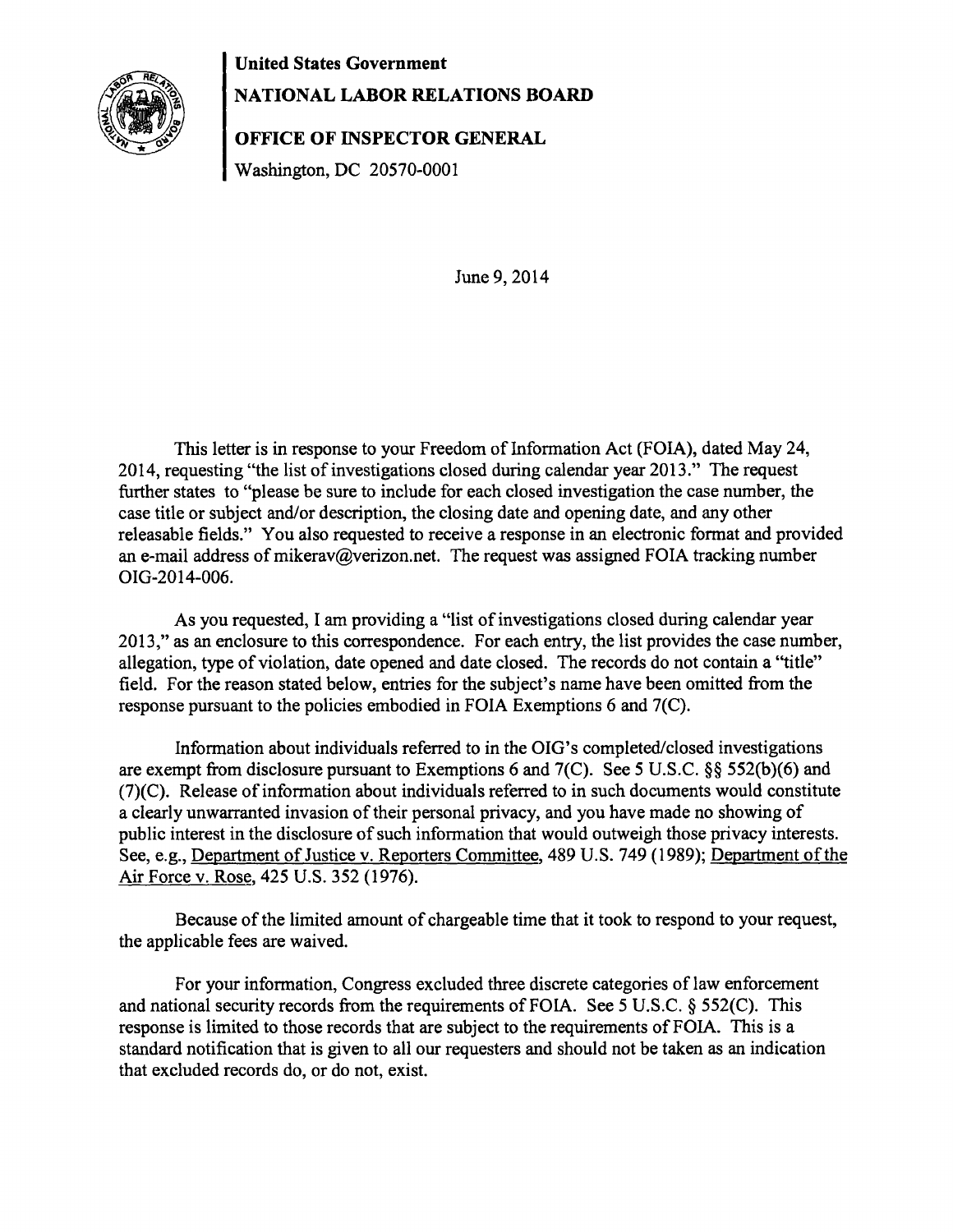Page 2 June 9, 2014

I am responsible for the above determinations. You may obtain a review thereof under the provisions of  $\S 102.117(c)(2)(v)$  of the NLRB's Rules and Regulations by filing an appeal with the Chairman, National Labor Relations Board, Washington, DC 20570, within 28 calendar days from the date of this letter, such period beginning to run on the calendar day after the date of this letter. Thus, an appeal must be received by the close of business (5:00 p.m.) on July 7, 2014. Any appeal should contain a complete statement of the reasons upon which it is based.

Sincerely,

David  ${\rm Berry}$ Inspector General

Enclosures (1) (via e-mail attachment)